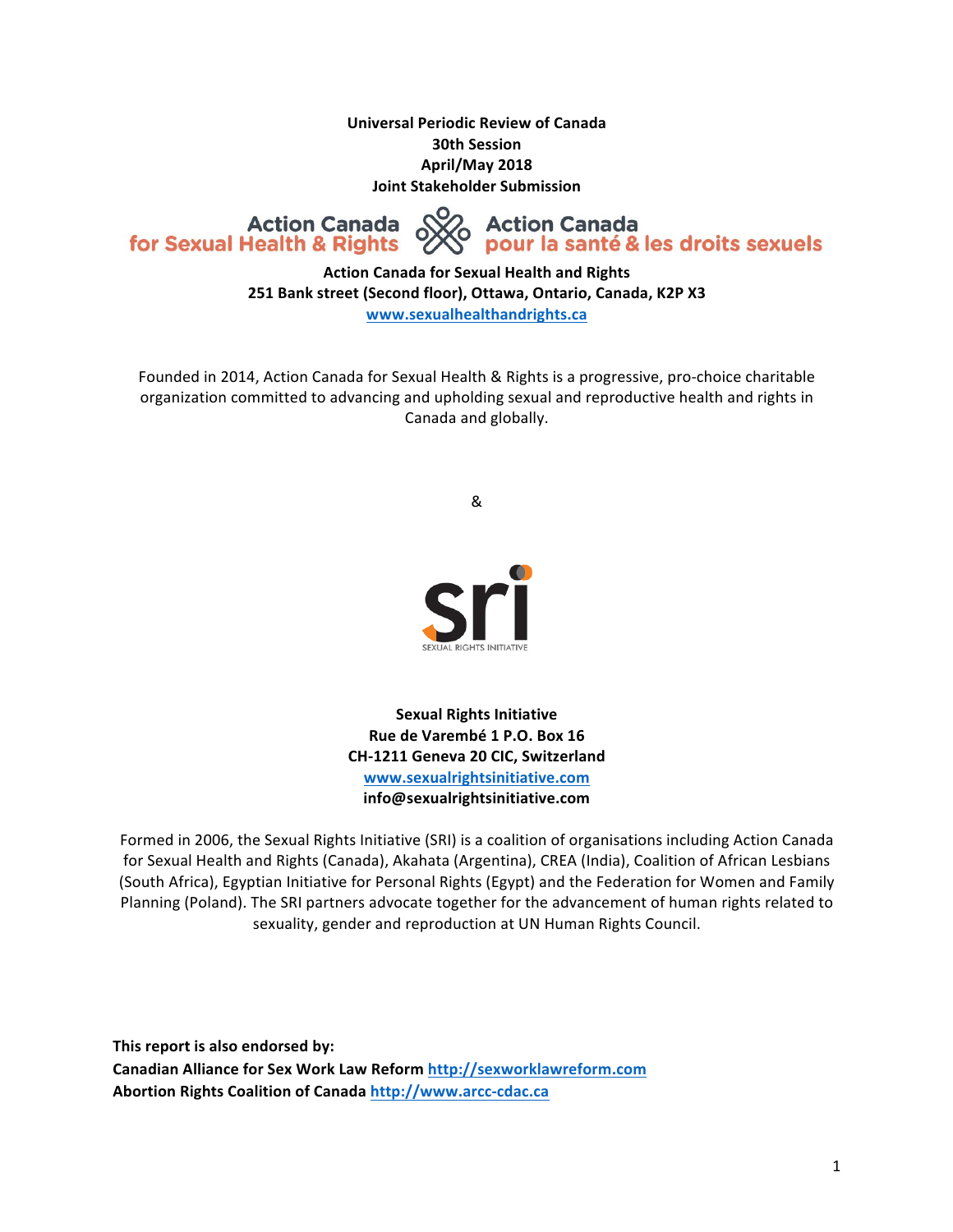#### **Key words**

1. Sexual and Reproductive Health and Rights; Abortion; Comprehensive Sexuality Education; Criminalization of Sex Work.

## **Executive Summary**

- 2. The federal government of Canada is responsible for ensuring the fulfillment of Canada's international human rights treaty obligations. Specific barriers to the realization of human rights related to sexuality, gender and reproduction persist throughout Canada and must be resolved. This submission addresses three main issues that prevent individuals from exercising their sexual and reproductive rights including: the criminalization of sex work, unequal access to safe abortion services, and inconsistent implementation of curricula/school-based comprehensive sexuality education.
- 3. The laws effectively criminalizing sex work in Canada were ruled unconstitutional and struck down by the Supreme Court of Canada in 2013. The laws enacted in 2014 to replace those sections of the criminal code have replicated and exacerbated the harms caused by previous laws, in contravention of the letter and spirit of the Supreme Court decision. Since taking office in 2015, the current Government of Canada has taken no action to repeal these dangerous and discriminatory laws.
- 4. Since 1988, **abortion** is unrestricted by criminal law in Canada. However, persistent barriers are in place that inhibit the accessibility, availability, affordability and quality of abortion services for all who need them. Policy options available to the federal government to overcome these barriers, including improved access to medical abortion medication (as recommended by the World Health Organization and approved by Health Canada in 2016) and regulation of health information, have not been adequately evaluated or implemented to ensure Canada's compliance with international human rights law.
- 5. The content and implementation of **comprehensive sexuality education** curricula in Canada has not been consistent, effective, or delivered in a manner that supports young people's rights to information, non-discrimination, health, education, and to be free from gender-based violence. The Government of Canada has taken no action to address this situation since its last universal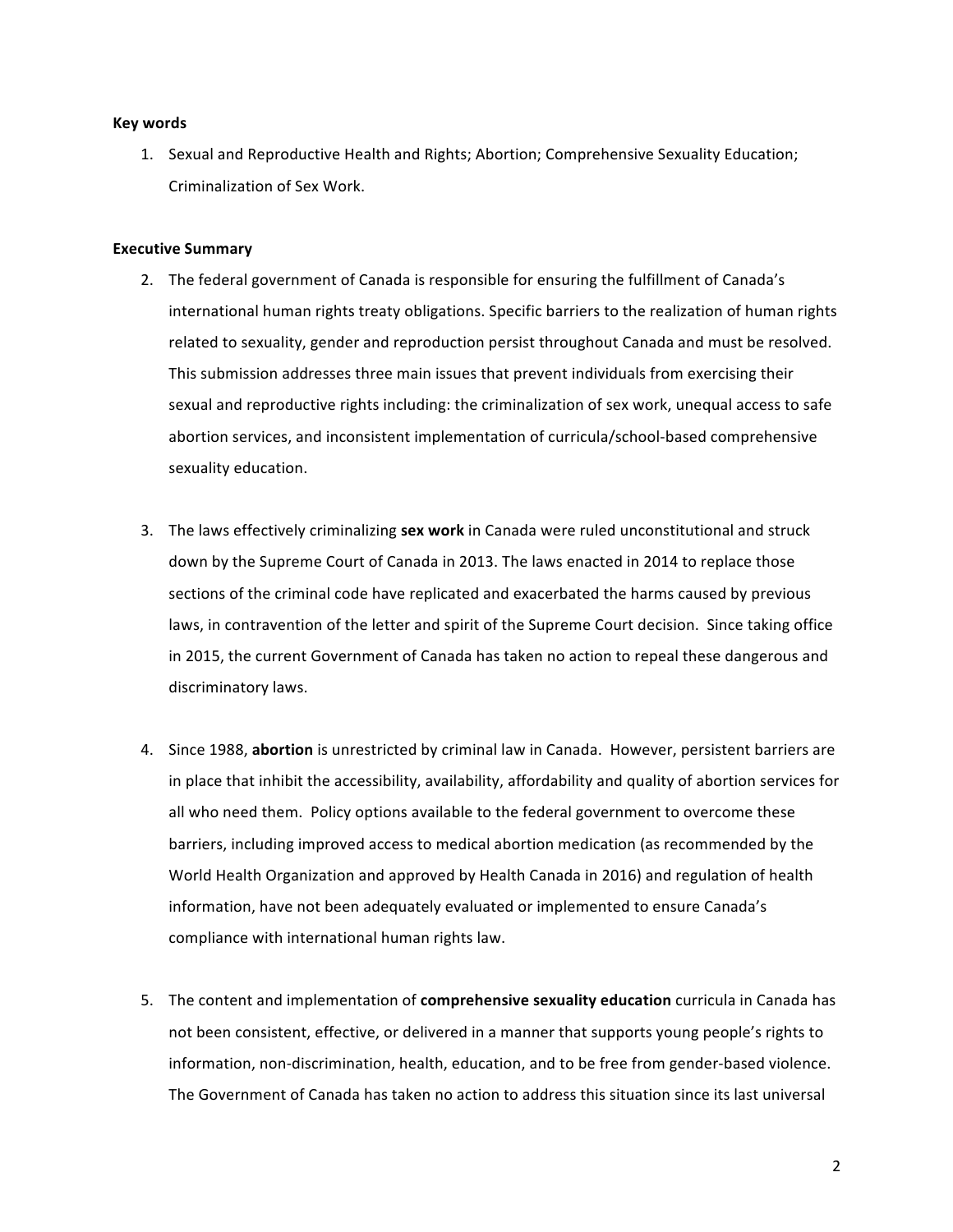periodic review in 2012 and no accountability mechanisms are in place to ensure that provincial/territorial governments are developing and implementing the highest standard of comprehensive sexuality education.

## **Criminalization of Sex Work**

- 6. All sex workers and people who sell or trade sex in Canada are entitled to the full range of human rights and protections guaranteed under international law and the Constitution of Canada. The decades-long fight for the decriminalization of sex work in Canada is part of a struggle to realize sex workers' human and labour rights and to end exploitation and violence against sex workers.
- 7. In 2007, three Ontario sex workers, Terri-Jean Bedford, Amy Lebovitch and Valerie Scott, initiated a constitutional challenge to the provisions of the Criminal Code that criminalized certain aspects of sex work in Canada. These included s. 210 keeping or being found in a bawdy house, s. 212 (1)(j) living on the avails of prostitution, and s.213 (1)(c) communicating in public for the purpose of prostitution.
- 8. It took close to seven years for the case to move through three courts. The case was built on tens of thousands of pages of evidence as well as countless hours of expert testimony from sex workers, researchers and key stakeholders. In December of 2013, Canada's Supreme Court struck down three of the major provisions that effectively criminalized sex work in Canada. The decision held that all three provisions infringed upon the rights of the sex workers by depriving them of security of the persons guaranteed under section 7 of the Canadian Charter of Rights and Freedoms. The Court found that the existing Criminal Code provisions prevented sex workers from protecting themselves from risks and that the violence from clients or pimps does not diminish the role of the state in making sex workers more vulnerable to that violence. The Court further found the provisions to be overly broad, grossly disproportionate and to have arbitrary effects. $1$
- 9. This decision marked a huge step forward in the recognition of sex workers' human rights. For thirty years, sex workers had been calling on Canada to repeal laws that targeted them, their

 $1$  Canada (Attorney General) v. Bedford, [2013] SCC 72.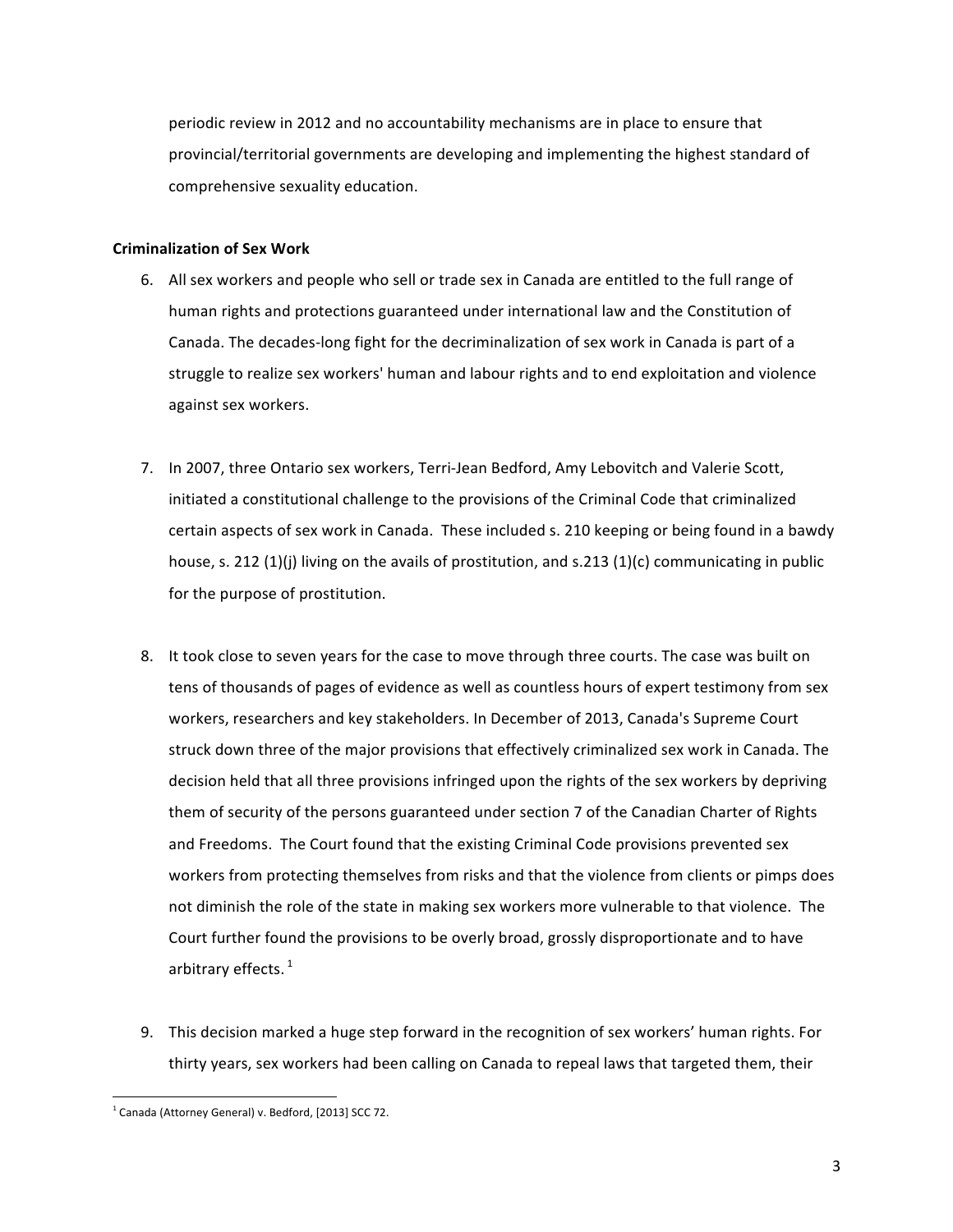clients and the people they work with, pointing to the inability of criminal prostitution laws to protect them from violence and to the harms caused by making elements of sex work a crime.

- 10. The Supreme Court suspended its decision for one year to allow Parliament to implement new legislation if it so decided, "...as long as it does so in a way that does not infringe the constitutional rights of prostitutes."<sup>2</sup> On June  $4<sup>th</sup>$  2014, Canada's then Justice Minister introduced Bill C-36, entitled the *Protection of Communities and Exploited Persons Act (PCPEA)*. The new bill proposed to make sex work itself illegal for the first time in Canada via the blanket prohibition of the purchase of sexual services.
- 11. Facing the prospect of this new legislation, sex workers and their allies banded together and worked hard to be included in the consultation process which was, from the beginning, based on the perspective of prostitution as violence and, more covertly, as nuisance. During the Justice Committee hearings in July of 2014 and the Senate's Legal and Constitutional Affairs Committee hearings in September 2014, sex workers, sex worker rights organizations and allies of sex workers appeared as witnesses to speak to Bill C36. However, the majority of witnesses invited to appear before the committee were in support of the criminalization of sex work despite the fact that the majority of written submissions (63%) were critical of the proposed legislation.<sup>3</sup> Out of 91 individuals and organization invited to testify before the committees, 61 spoke in support of the draft bill. 25 percent of the organizations invited to appear had strong ties to the Evangelical Church, a percentage that is not representative of the Canadian society as a whole.  $^4$
- 12. Those in opposition to the bill were treated with thinly veiled hostility during the sessions. In one telling moment at the hearings, Senator Donald Plett stated "Of course we don't want to make life safe for prostitutes, we want to do away with prostitution. That's the intent of the bill."<sup>5</sup> The consultation process clearly did not meet the threshold of meaningful consultation with those most affected by the proposed law as was confirmed by quantitative and qualitative

<sup>&</sup>lt;u> 1989 - Johann Barn, mars eta bainar eta industrial eta baina eta baina eta baina eta baina eta baina eta bain</u>  $2$ ibid

<sup>&</sup>lt;sup>3</sup> Genevieve Fuji Johnson, Mary Burns, and Kerry Porth, (forthcoming, December 2017). "A Question of Respect: A Qualitative Text Analysis of the Canadian Parliamentary Committee Hearings on The Protection of Communities and Exploited Persons Act," Canadian Journal of Political Science.

 $4$  ibid

 $^5$  Canada. Parliament. Senate. Standing Senate Committee on Legal and Constitutional Affairs. Evidence, 2nd Session, 41st Parliament, Meeting No. 35, September 9, 2014.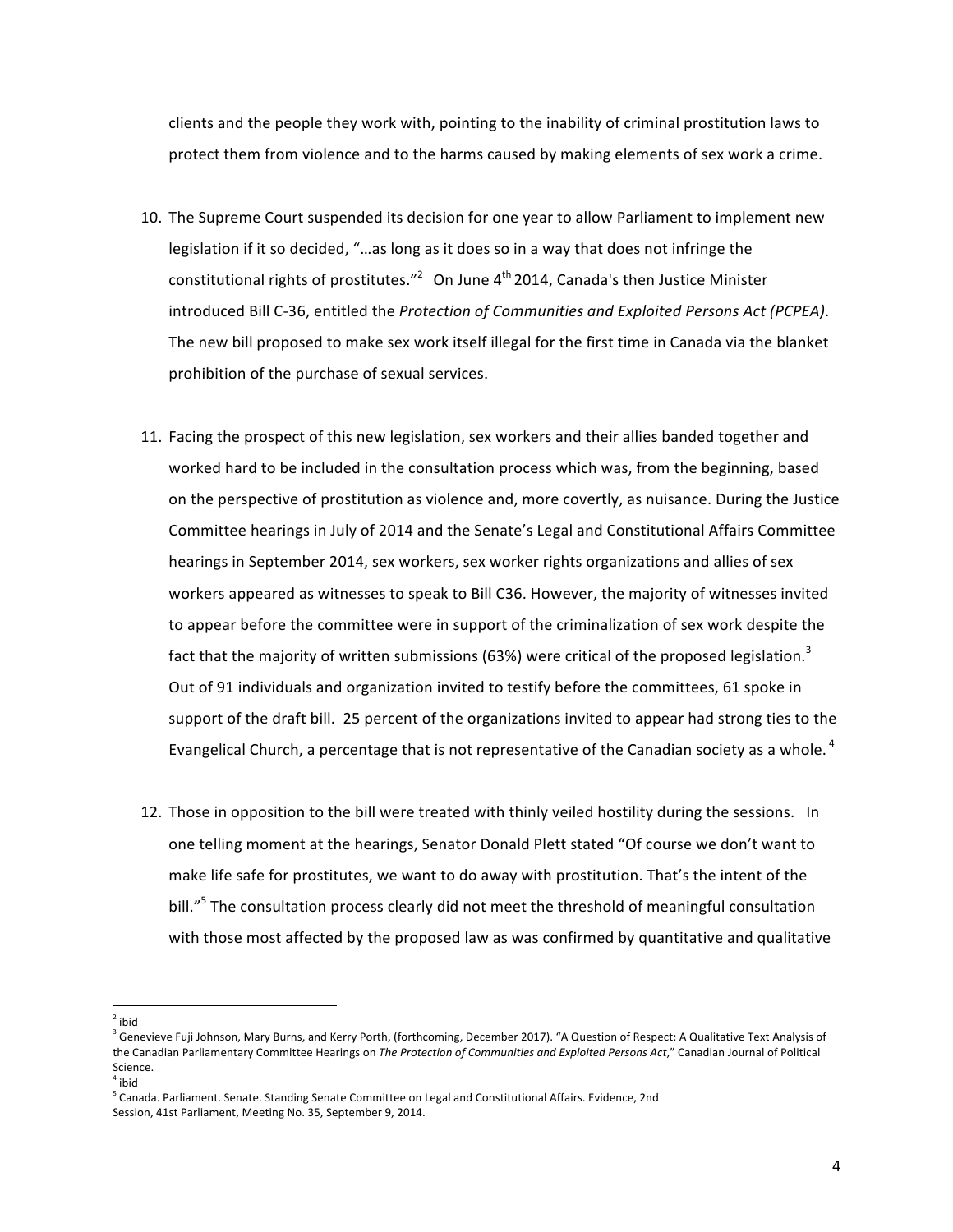research that studied the consultation process.

- 13. The PCPEA became law on December 6 2014, effectively recriminalizing sex work despite testimony from sex workers about its potential harms, the Supreme Court's findings, and research conducted over the past thirty years that has demonstrated the negative effects of criminal law on the health and safety of sex workers. Human rights experts and UN bodies have affirmed these findings and concluded that criminalization of the sex industry and the application of other punitive regulations fosters discriminatory practices and stigmatizing social attitudes and drives sex work underground.  $^6$
- 14. Since the new laws took effect in 2014, human rights advocacy organizations, including Pivot Legal Society, Downtown Eastside Sex Workers United Against Violence (SWUAV), PACE Society, Butterfly - The Asian and Migrant Sex Workers Network, and the Canadian Alliance for Sex Work Law Reform have recorded testimonies of sex workers from across the country. These groups have reported that the new laws have: displaced and isolated sex workers; seeded fear of police and other law enforcement; increased targeted violence against sex workers; disproportionately affected Indigenous women, Black sex workers, youth, people who are immigrants (particularly racialized women) and trans people (especially trans women); interfered with safety mechanisms that sex workers use to stay safe on the job; increased police profiling and surveillance of racialized, Black and Indigenous sex workers; increased the misuse of human trafficking laws across Canada resulting in the profiling, detention, and deportation of migrant sex workers and third parties; and increased stigma and discrimination against sex workers and their clients.<sup>7</sup> Further, evidence has demonstrated that predators are aware that in a criminalized regime, sex workers actively avoid police for fear of detection, apprehension, and in the case of immigrant women, deportation. $^8$  The PCPEA replicates the harms of the former laws that the Supreme Court of Canada found violated sex workers' Charter right to security of person.

 $6$  See for example Report of the UN Special Rapporteur on the Right of Everyone to the Highest Attainable Standard of Mental and Physical Health (2010) A/HRC/14/20 available from https://documents-dds-ny.un.org/doc/UNDOC/GEN/G10/131/18/pdf/G1013118.pdf?OpenElement; WHO (2015) Sexual health, human rights and the law available from

http://apps.who.int/iris/bitstream/10665/175556/1/9789241564984\_eng.pdf ; Global Commission on HIV and the Law (2012) Risks, rights and *health* available from https://hivlawcommission.org/report; Amnesty International (2016) Policy on state obligations to respect, protect and fulfil the human rights of sex workers available from https://www.amnesty.org/en/documents/pol30/4062/2016/en/

See Canadian Alliance for Sex Work Law Reform Sex Work and Changes to the Criminal Code after Bill C-36: What does the evidence say? (2015) available from http://sexworklawreform.com/infosheets-impacts-of-c-36/

<sup>&</sup>lt;sup>3</sup> Lowman, John. (2000). *Violence and the Outlaw Status of (Street) Prostitution in Canada*. Violence Against Women. 6. 987-1011.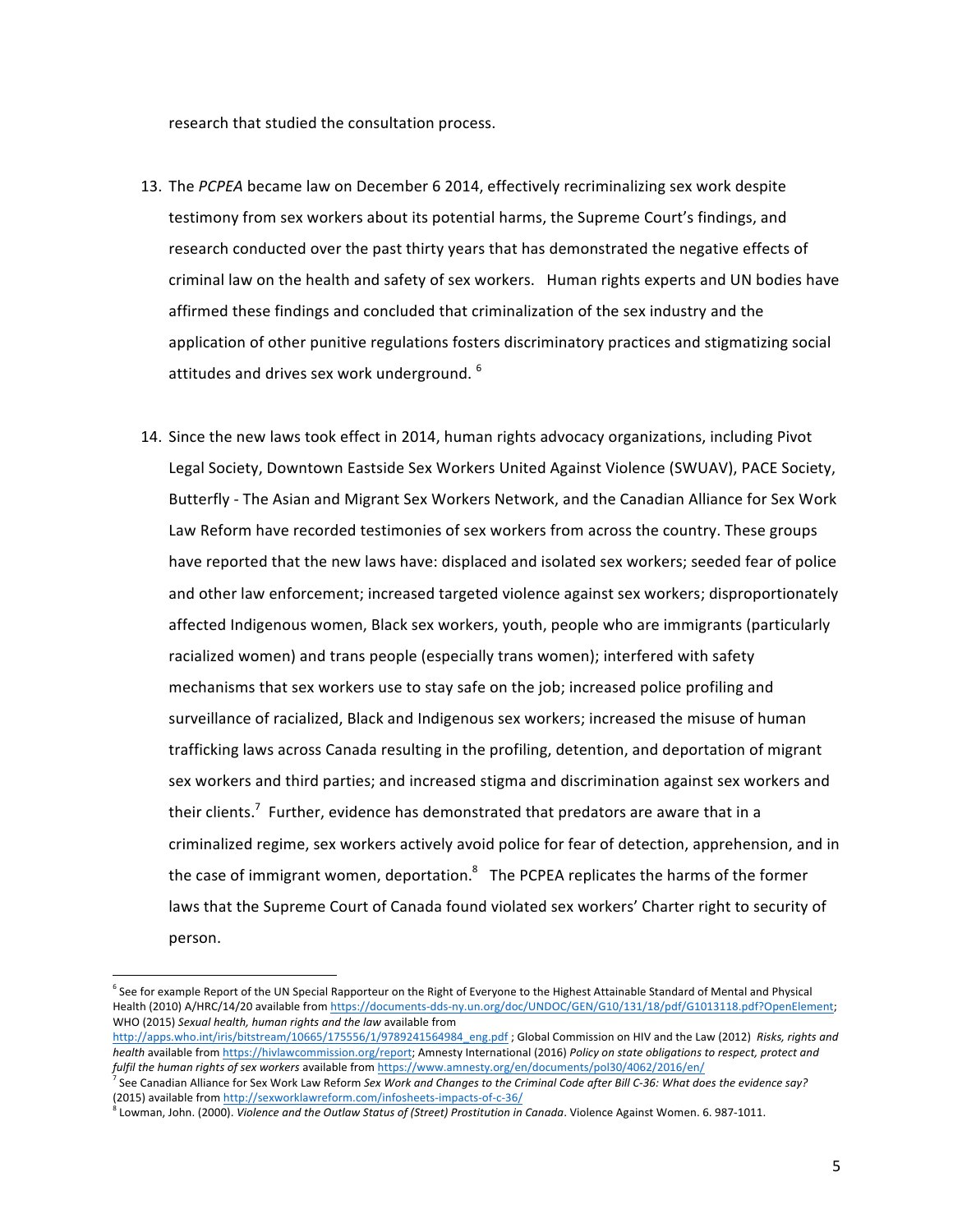- 15. Recent police tactics have led to more surveillance of sex workers. In several cities, police forces have conducted raids under a federally coordinated operation called Northern Spotlight which targets sex workers through their on-line advertisements and then visits or raids their workplaces under the guise of looking for trafficking victims. Many police forces seem to have shifted from investigating suspected cases of exploitation to targeting all sex workers indiscriminately, undermining the relationship between law enforcement and sex working communities.<sup>9</sup>
- 16. Police services are also increasingly working in collaboration with municipal by-law officers and the Canadian Border Service Agency (CBSA) to conduct raids on locations where they believe sex work to be taking place. In May 2015, the Ottawa Police Service instituted such a raid as part of a joint investigation with by-law officials and CBSA into commercial massage parlours and body rub facilities. Although no crimes were found to be committed at the time, eleven women were detained by the CBSA for not having valid work permits and were issued deportation orders.<sup>10</sup> The threat of deportation added to criminal and/or municipal investigations significantly limits sex workers' ability to report experiences of violence and/or exploitation.
- 17. Canada's new sex work-related laws do not explicitly address migrant sex workers but their stated objective is to "ensure consistency between prostitution offences and the existing human trafficking offences." $11$  This means that human trafficking frameworks are being used to understand sex work. Because migrant sex workers are often identified as "trafficked victims" and because their work is often referred to as "sexual exploitation," laws and policies criminalizing both sex work and migration lead to both racialized and sex workers of colour being specifically targeted. This puts already vulnerable populations at higher risk of criminalization and violence. Indigenous sex workers are also particularly targeted and assumed to be trafficked when selling sex for money, while the legacy and impact of colonisation on homelessness, poverty and mental health receives less attention.

 

See http://www.nswp.org/news/operation-northern-spotlight-targets-sex-workers-canada

<sup>&</sup>lt;sup>10</sup> See http://ottawacitizen.com/news/local-news/massage-parlours-charged-after-police-investigation

<sup>11</sup> Protection of Communities and Exploited Persons Act R.S., c. C-46 Summary (f) http://www.parl.ca/DocumentViewer/en/41-2/bill/C-36/royal-assent/page-4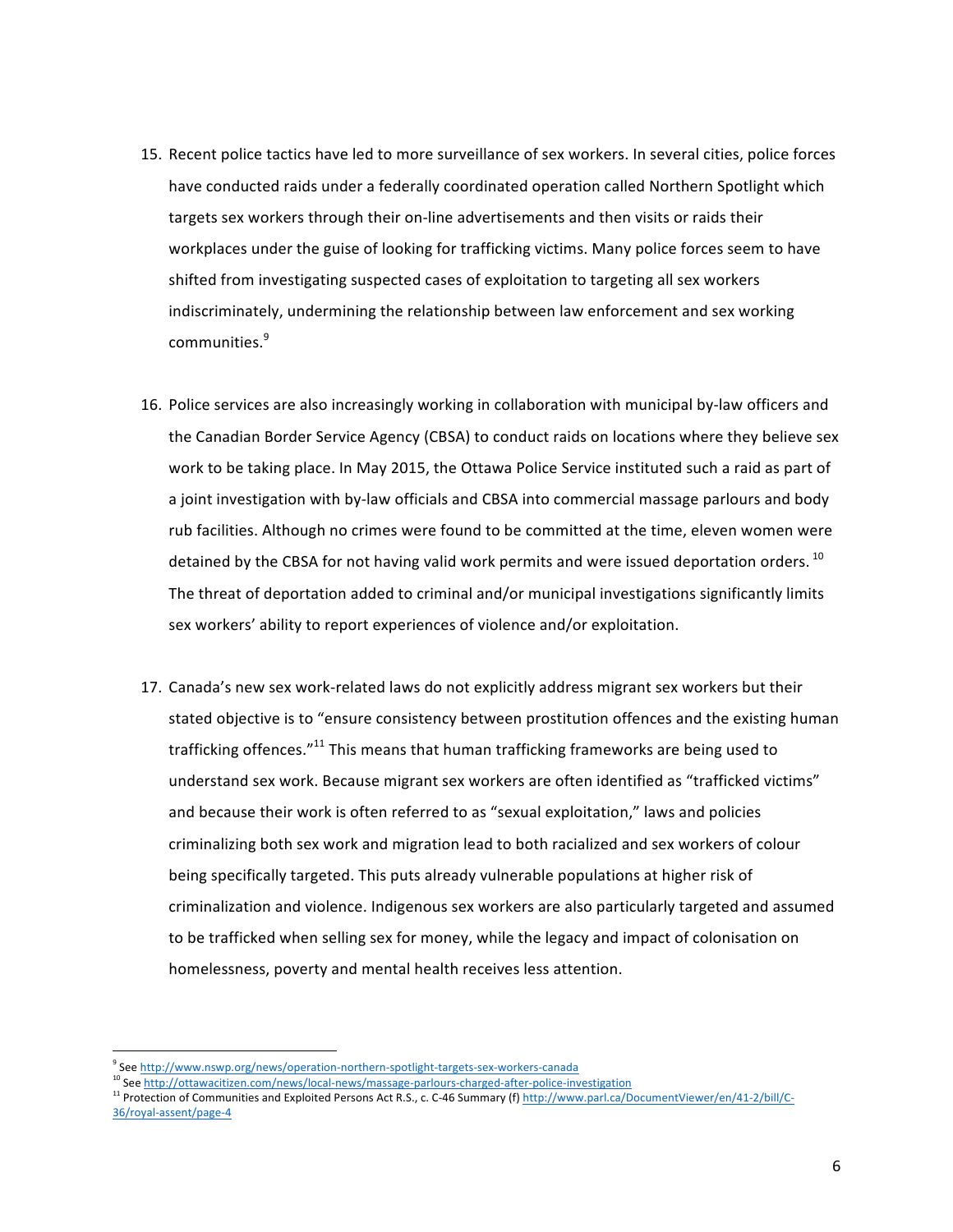18. Canada has an obligation to show due diligence in the protection of sex workers' human rights. Laws and policies must be evidence-based and address the intersecting and layered systems of oppression impacting sex workers' experiences. The new criminal laws have only recreated the harms of the previous laws that were struck down by the Supreme Court of Canada. Since taking office in 2015, the current government has taken no action towards reviewing, repealing or replacing this harmful law or taking the necessary steps to ensure the constitutionally protected rights of sex workers to security of the person are upheld. Nor has it taken a holistic approach to law reform which involves repealing damaging federal law, and looking to how provincial laws and programs can address housing, education, poverty and other structural inequalities that sex workers face.

#### **Abortion**

## **Barriers to Accessing Safe Abortion Services**

- 19. Article 12 of the International Covenant on Economic, Social and Cultural Rights (ICESCR) guarantees the right of everyone to the enjoyment of the highest attainable standard of physical and mental health. This right obliges governments to ensure the availability, accessibility, acceptability and quality of comprehensive and integrated sexual and reproductive health information and services, including abortion, and to remove any barriers that impede access to such services.
- 20. In accordance with the 1988 Supreme Court of Canada decision R. v. Morgentaler, there are no criminal laws restricting access to abortion in Canada. However, abortion services are not available or accessible in many parts of Canada. The overwhelming majority of abortion facilities are in major urban centres which forces individuals outside of these areas to travel long distances at great personal and financial expense to access safe abortion services.
- 21. Action Canada for Sexual Health and Rights runs a national toll-free 24-hour access line that provides information on sexual and reproductive health and referrals for pregnancy options. This work offers us privileged insight and information on the specific barriers individuals experience when seeking safe abortion services. The access line receives over 2400 calls per year from individuals seeking support from across the country. In 2016, 97% of the calls related to difficulties in accessing safe abortion. Barriers individuals reported include but are not limited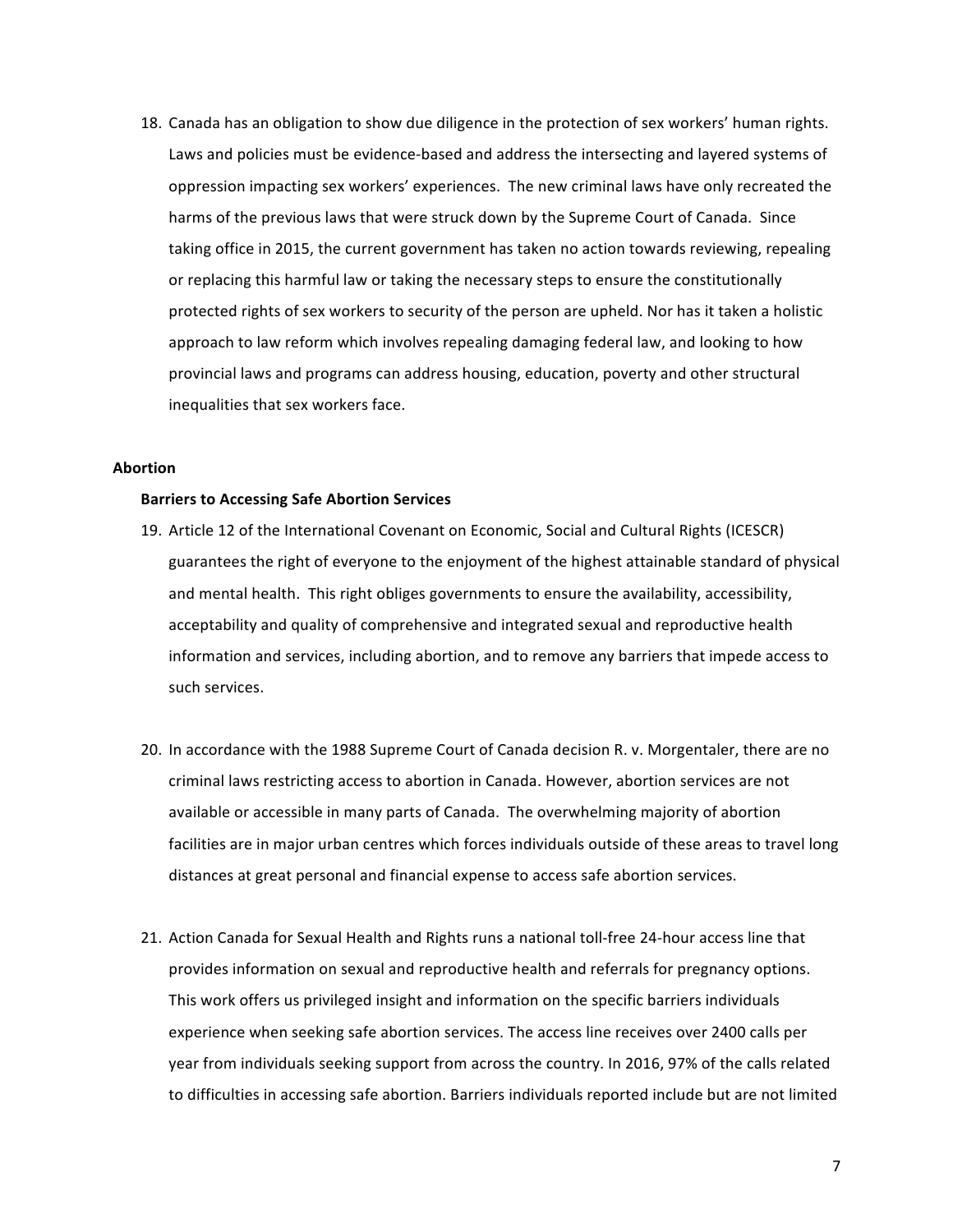to: needing to travel, sometimes hundreds of kilometers to the nearest urban centers, because one has exceeded the gestational limit of the service provider(s) in their communities or live in an area where there are no services at all; having to cover the costs incurred by traveling which can include childcare, eldercare, missed work, plane tickets, gas money, accommodations and food; having to cover the costs of the procedure itself due to issues with reciprocal billing between certain provinces, being an international student, or being in a precarious immigration situation meaning that cost coverage may be delayed, providers being unsure about how to bill for their services, or people being unaware of where to safely access services when in irregular immigration situations; being delayed by anti-choice health care providers or staff acting as gate keepers; being delayed by the wait times that can come from mandatory ultrasounds and mandatory doctor's referrals and tests, etc. Barriers to abortion disproportionately affect young people and marginalized people, especially those who are low-income, people of color, migrants or refugees, people with precarious immigration status and those who do not speak English or French. These barriers are compounded for those living in rural or remote areas.

- 22. While there has been some welcome progress on abortion access such as the introduction of abortion services on Prince Edward Island in 2017 following decades of advocacy by reproductive rights activists, several provinces continue to uphold unnecessary administrative policies and regulations that impede reasonable and timely access to abortion services. For example, New Brunswick is the only province in Canada to refuse to fund abortion services and ultrasounds performed outside of hospitals. This situation creates unreasonable and unnecessary delays by limiting the points of services to three hospitals in two cities which can be particularly onerous for people, including young people, who must travel to Moncton or Bathurst to access abortion services, or for uninsured patients who face significantly steeper fees to access services in a hospital.
- 23. There have been some modest advancements in addressing the barriers caused by physicians' unwillingness to provide care on moral or religious grounds, however, official responses to abuses of conscientious objection has been weak overall. Robust national leadership is necessary to ensure colleges in all provinces review their policies to require: effective and timely referrals if conscientious objection is invoked, the provision of emergency care notwithstanding any conscientious objections, and the establishment of effective remedies for persons denied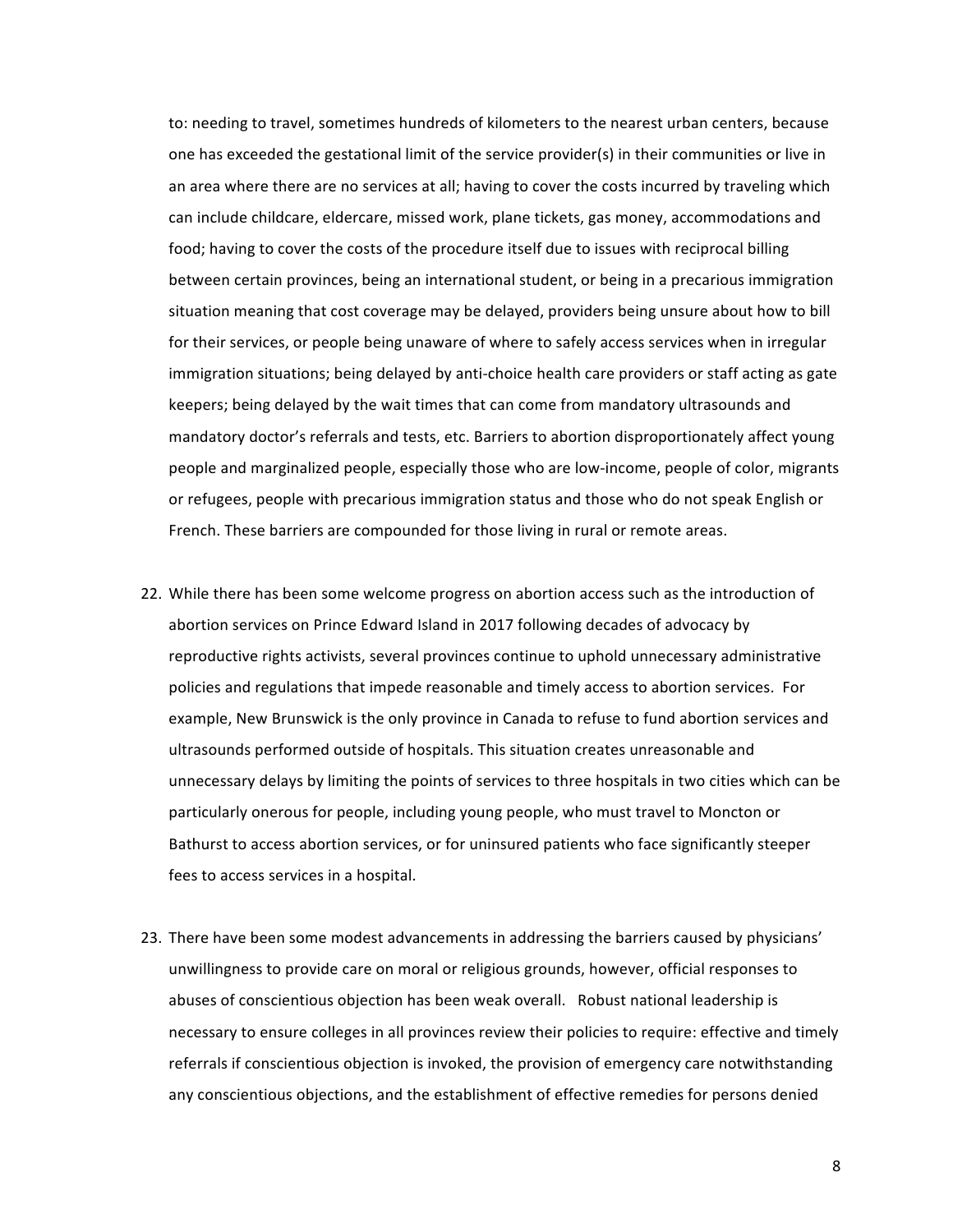abortion care for reasons of conscientious objection.

- 24. Another major barriers that has yet to be addressed by all levels of government is the dissemination of false and misleading information to prevent individuals from accessing abortion services. Anyone accessing health-care services has the right to receive comprehensive, unbiased, medically and factually accurate information, including people seeking information on pregnancy options. To deter people from choosing to terminate pregnancies, groups that oppose people's rights to access safe abortion services<sup>12</sup> have created resources, including misleading postcards, ads, pamphlets and billboards, as well as networks of facilities referred as 'Crisis Pregnancy Centers' (CPCs) targeting people seeking information on pregnancy options. These groups intentionally restrict, control, and manipulate information people receive about abortion. Some Crisis Pregnancy Centers even offer ultrasound services<sup>13</sup>, mimicking services offered in medical clinics. People accessing services in those facilities often receive false information on mental and physical health risks abortion carries, how the procedure is performed, and where and when to access abortion services.<sup>14</sup> The impacts of CPCs and misinformation on people's health include, but are not limited to, delays in accessing abortion services, unintended births, perpetuating shame and stigma regarding accessing abortion services and delays in accessing pre-natal care.
- 25. In 2017, the Abortion Rights Coalition of Canada (ARCC) released a study<sup>15</sup> that examined the tax filings of 112 CPCs that are registered charities. It was found that of the 112 centers, 58 received about \$3.5 million in government funding from 2011 to 2015. CPCs with charitable status do not pay income tax on any of their revenue, and can issue tax receipts that reduce donors' taxable income, incentivizing donations for the spreading of false health information to the Canadian public.

## **Jurisdictional responsibility for abortion services**

26. Provincial governments are responsible for the administration, organization and delivery of health care services within their jurisdictions. However, the federal government has

<sup>&</sup>lt;sup>12</sup> http://www.arcc-cdac.ca/CPC-study/list-anti-choice-groups.pdf

<sup>14&</sup>lt;br>http://www.arcc-cdac.ca/postionpapers/83-Crisis-Pregnancy-Centres-and-Sonography.pdf<br>14<br>http://www.arcc-cdac.ca/CPC-study/cpc.html<br>15<br>http://www.arcc-cdac.ca/CPC-study/cpc.html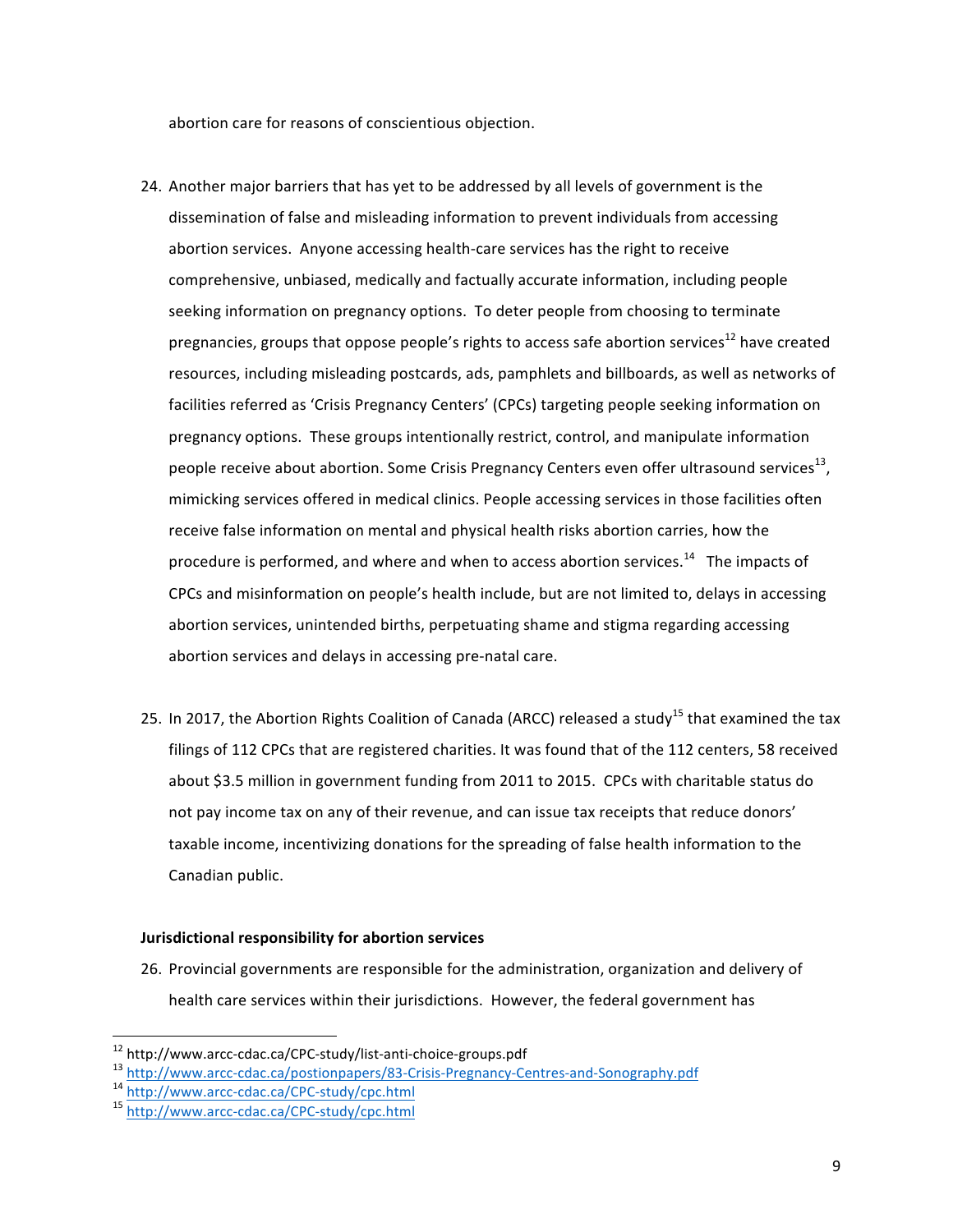constitutional spending power, which enables it to fund health systems under provincial jurisdiction, subject to provincial compliance with certain requirements set out in the 1984 Canada Health Act. The Act states that provinces and territories must provide universal coverage for all insured persons for all medically necessary hospital and physician services. Abortion has been deemed a medically necessary service. Despite having the appropriate power, responsibility and authority to ensure that abortion services are provided on an equitable basis, the Government of Canada has not taken sufficient action to address inequitable and unnecessary abortion policies of provinces that contravene the Act. An obvious example is how New Brunswick is still able to deny funding the provision of abortion and ultrasound services in clinics.

27. Furthermore, the federal government is responsible for meeting the health needs of Indigenous peoples however jurisdiction limitations and complexities has resulted in fragmented, culturally inappropriate and unequal access to health services, including sexual and reproductive health services.<sup>16</sup>

### **Availability of medical abortion**

- 28. In addition to the right to health as articulated in the ICESCR, all people are entitled to the benefits of scientific progress as set out in Article 15 (1) of the Covenant. While historically most abortion services in Canada have utilized surgical methods, Health Canada's 2016 approval of Mifegymiso (the Canadian brand name for the combination of Mifepristone and Misoprostol used for medical abortion and recommended by the World Health Organization) provides an important opportunity to truly address gaps in access to abortion services across its territory and alleviate some of the barriers to abortion access.
- 29. The benefits of offering medical abortion include: high acceptability among users, can be offered earlier than surgical abortion, has the potential reduce wait times for surgical abortion procedures by multiplying the possible points of services, may be preferable to surgical abortion, and can be administered by different health care providers including doctors, nurse practitioners and midwives which would greatly improve access in remote, rural and

<sup>&</sup>lt;sup>16</sup> National Collaborating Centre for Aboriginal Health (2011) Access to health services as a social determinant of First Nations, Inuit and Métis *Health* Available from http://www.nccahccnsa.ca/docs/fact%20sheets/social%20determinates/Access%20to%20Health%20Services\_Eng%202010.pdf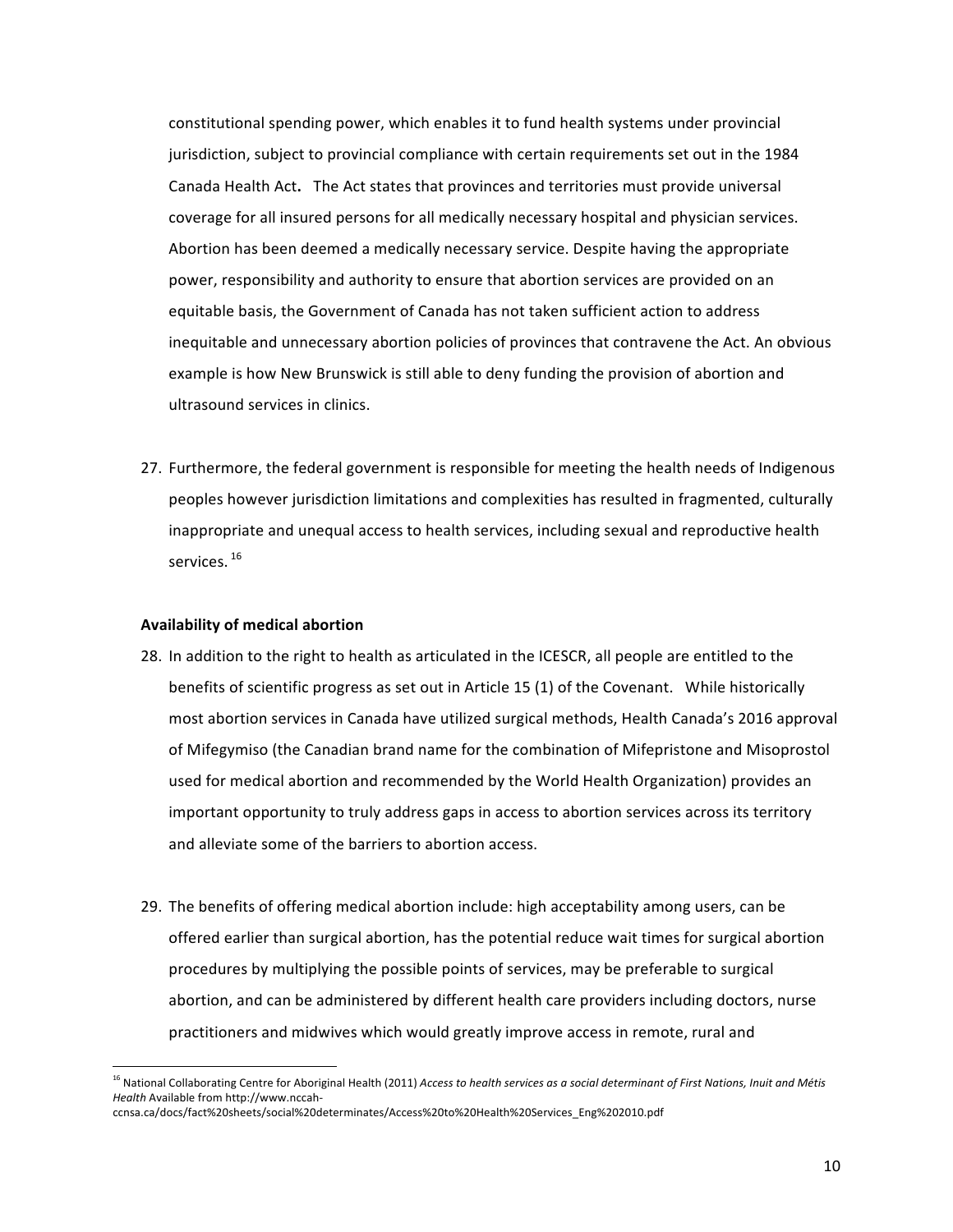underserviced locations where there is often no regular doctor in residence or the infrastructure necessary to offer surgical abortion.

- 30. Despite the well documented benefits of utilizing medical abortion as a means of safely and equitably expanding access, the use of Mifegymiso is currently restricted in several ways in Canada. Following two and a half years of review by Health Canada, one of the lengthiest approval process by Health Canada on record for any drug, Mifegymiso was approved in July 2015 but was not available for use until January 2016. Upon approval, Health Canada imposed medically unnecessary and confusing restrictions and regulations on the prescribing and dispensation of the drug. In its initial approval documents, Health Canada mandated the completion of a 6 hour training course before physicians could prescribe Mifegymiso, registration of all physicians and pharmacists wanting to prescribe and dispense Mifegymiso, mandated ultrasounds, required patients to ingest the medication in front of their health care providers meaning that doctors would have to dispense the drug which is not common practice in Canada, and excluded other health care providers such as nurse practitioners from being able to prescribe Mifegymiso. Following objections from pharmacists, physicians, nurse practitioners and sexual and reproductive rights advocates, Health Canada has since revised its guidance to allow provincial Colleges of Physicians and Pharmacists to regulate the dispensing of Mifegymiso, however, deviations from Health Canada's distribution and administration program are considered "off label"<sup>17</sup>. Mandatory training and registration of pharmacists and physicians has also been relaxed. The lack of clarity on prescribing and dispensing protocols and the imposition of medically unnecessary obstacles to access, contributes to the stigma surrounding abortion as being outside the norm of regular health care provision.
- 31. The cost of Mifegymiso for an individual is between \$300-\$400 CAD. As of September 2017, five provinces, Alberta, New Brunswick, Quebec, Ontario and Nova Scotia, have committed to universal cost-coverage for the drug in recognition of the benefits listed above. Mifegymiso was also added to the federal Non-Insured Health Benefits' formulary which covers eligible federal patients and ensures access to most residents of the North-Western Territory, Yukon and Nunavut. The Interim Federal Health Program also just added it to its supplemental benefits

<sup>17</sup> http://www.ocpinfo.com/library/practice-related/download/Dispensing\_Mifegymiso.pdf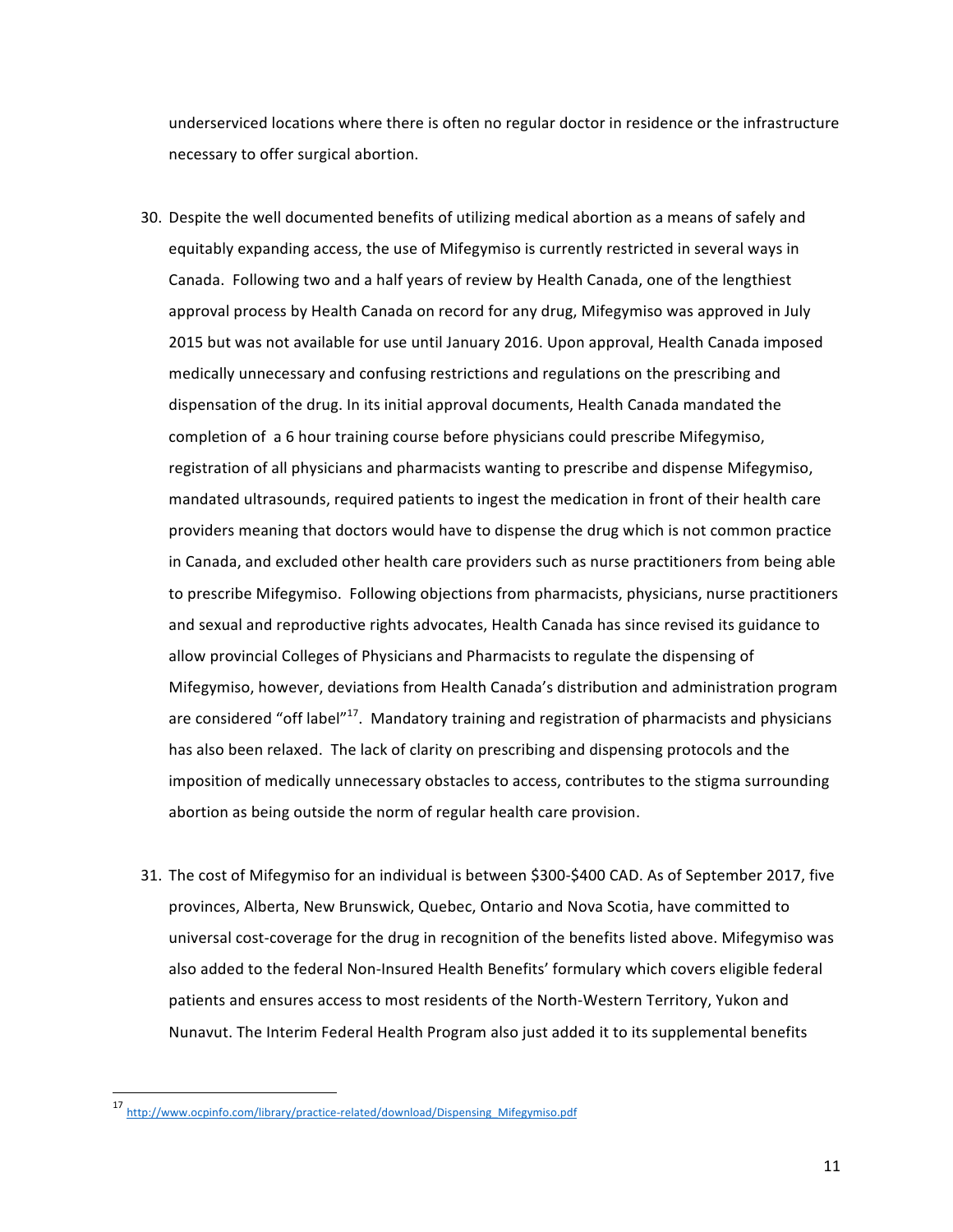though access is still complicated for many of the eligible refugees. The provinces of Manitoba, British Columbia, and Saskatchewan did not pledge universal coverage and instead, Manitoba residents will be able to access Mifegymiso free of charge in a few limited sites located in urban centers while Saskatchewan and British Columbia added Mifegymiso to their provincial formularies which limits accessibility and fuels a two-tiered access to health care depending on geographical and social locations. In addition, two provinces, Prince Edward Island and Newfoundland/Labrador have not yet committed to cost coverage at all for medical abortion and many persons under federal health jurisdiction are also currently without coverage. This patchwork of decisions related to cost coverage leads to unequal access across the country and denies many pregnant individuals without financial means a safe, timely, less invasive and potentially more acceptable method of terminating a pregnancy. Extending from its duty to fulfill its obligations under ICESCR and its responsibility to ensure equal access to health services in accordance with the Canada Health Act, Canada has a duty to actively support the roll out of Mifegymiso as a strategy for increasing access to abortion across the country, remove any medically unnecessary administrative barriers, and encourage every province and territory to guarantee universal cost-coverage to prevent unequal, two-tiered access to health services across the country.

## **Comprehensive Sexuality Education**

- 32. Comprehensive sexuality education (CSE) refers to age-appropriate education about human rights, human sexuality, gender equality, relationships, and sexual and reproductive health through the provision of scientifically-accurate, nonjudgmental information and the development of decision-making, critical thinking, communication and negotiation skills. Comprehensive sexuality education aims to eliminate gender norms and stereotypes, discrimination and stigma while embracing diversity and respect for the evolving capacities of children and youth.
- 33. UN Special Procedures and Treaty Monitoring Bodies have repeatedly emphasized that rights to sexual and reproductive health, education and to be free from violence and discrimination on the basis of sexuality and gender obliges States to ensure the delivery of high quality CSE. Moreover, as the lead sponsor of the annual UN Human Rights Council resolution on

12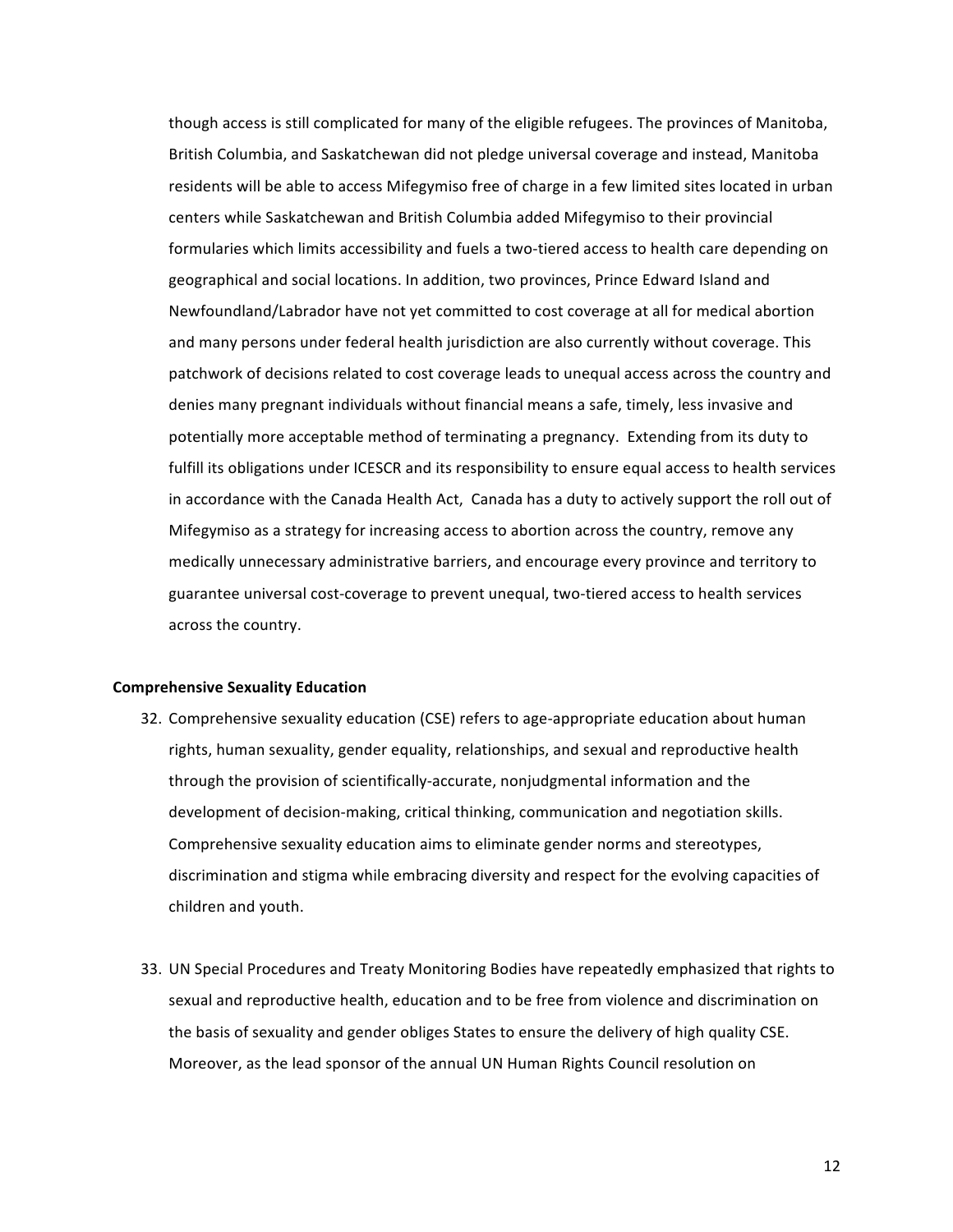accelerating efforts to eliminate violence against women and girls, Canada has championed the need for States to deliver CSE as part of States' gender based violence prevention strategies.

- 34. Within Canada, the delivery of education falls under provincial/territorial jurisdiction and curricula is overseen by the provinces and territories. The absence of a standardized CSE curricula has resulted in inconsistent implementation of CSE across the country and a lack of information on the content, acceptability and effectiveness of existing curricula.
- 35. Recent evidence suggests that there are significant gaps in the sexual health knowledge of Canadian youth.<sup>18</sup> In 2011, over one quarter of positive HIV tests were attributed to young people between the ages of 15 and 29.<sup>19</sup> According to 2010 national STI surveillance data, 63% of new cases of chlamydia, 49% of new cases of gonorrhea and 14.9% of new cases of infectious syphilis were among young people aged  $15-24^{20}$ . Violence against young women and girls persist at alarming rates as evidenced by research that found that young women are eight times more likely than boys to be victims of a sexual offence<sup>21</sup>, nearly half (46%) of high school girls in Ontario are victims of sexual harassment<sup>22</sup>, Indigenous women and girls are two and half times more likely to be a victim of violence and report more severe instances of violence than nonindigenous women and girls<sup>23</sup>, and 17% of missing and murdered indigenous women are under the age of  $18.<sup>24</sup>$
- 36. The Federal government has an acknowledged role to play both in fulfilling young people's sexual and reproductive rights. In 2008, the Public Health Agency of Canada (PHAC) revised its Guidelines for Sexual Health Education to provide a framework for the development and implementation of evidence-based sexual health education. However, while the guidelines offer evidence to support school-based sexual health education, provincial and territorial education ministries are not required to consult PHAC's guidelines in the creation of new/updated

<sup>&</sup>lt;sup>18</sup> See for example Kumar, M.M., Lim, R., Langford, C., Seabrook, J.A., Speechley, K.N., and Lynch, T. (2013). Sexual knowledge of Canadian adolescents after completion of high school sexual education requirements. *Pediatric Child Health*; 18(2): 74 - 80; Sarah Flicker, Susan Flynn, June Larkin, Robb Travers, Adrian Guta, Jason Pole, and Crystal Layne (2009). Sexpress: The Toronto Teen Survey Report. Planned Parenthood Toronto. Toronto, ON.

 $19$  Public Health Agency of Canada. 2014. Population Specific Status Report: HIV/AIDS and other sexually transmitted and blood born infections among youth in Canada. http://www.phac-aspc.gc.ca/aids-sida/publication/ps-pd/youth-jeunes/assets/pdf/youth-jeunes-eng.pdf  $20$  ibid

 $21$  http://www.statcan.gc.ca/pub/85-002-x/2013001/article/11766-eng.pdf

<sup>22</sup> http://citeseerx.ist.psu.edu/viewdoc/download?doi=10.1.1.586.6071&rep=rep1&type=pdf

<sup>23</sup> http://www.statcan.gc.ca/pub/85-002-x/2013001/article/11766-eng.pdf

<sup>24</sup> https://www.nwac.ca/wp-content/uploads/2015/05/Fact\_Sheet\_Missing\_and\_Murdered\_Aboriginal\_Women\_and\_Girls.pdf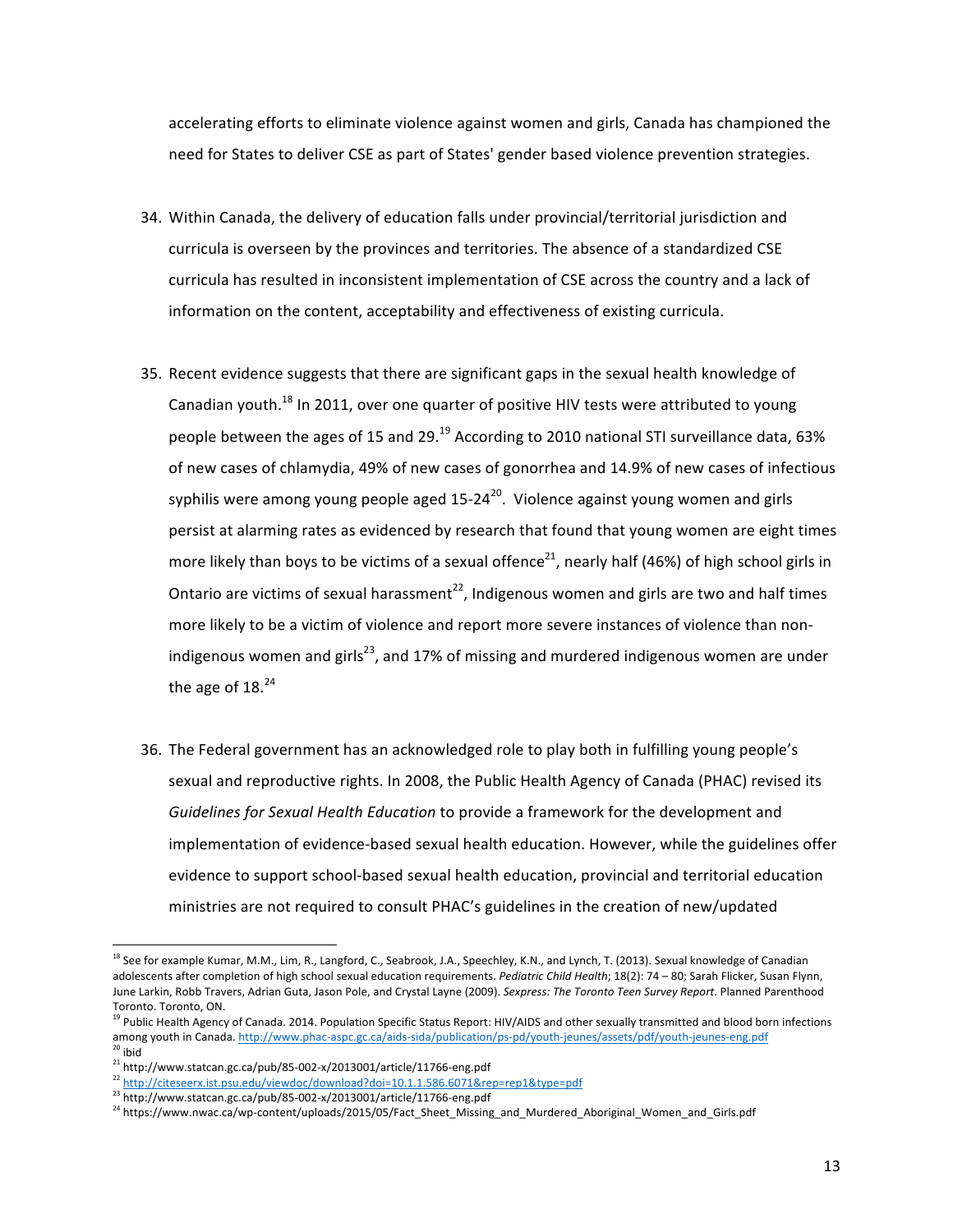curricula. Moreover, these guidelines are almost ten years old and do not reflect the most recent evidence, sexual and reproductive health options and enabling legal developments. Currently, there is no federal mechanism for accountability or standardization to ensure CSE conforms to the highest standards and most recent evidence

- 37. We are encouraged to learn that PHAC has tasked SIECCAN (Sex Information Education Council of Canada) to engage in a revision process of these guidelines, which are almost ten years old. We would expect that part of this revision process would include the meaningful consultation of a diversity of stakeholders including young people and reflect the most recent evidence, sexual and reproductive health options and enabling legal developments.
- 38. The federal government does not regularly commission or collect data regarding the state of sexuality education in Canada, including evaluation of curriculum development, delivery, and the effect on adolescent knowledge and health outcomes. Regular national studies are required to determine the effectiveness of each province and territories' curricula and ultimately to determine if they are contributing to positive health outcomes and the fulfillment of young people's human rights.

## **Recommendations for action**

#### **Sex Work**

- Uphold sex workers' rights under the Canadian Charter of Rights and Freedoms and international human rights law by repealing the *Protection of Communities and Exploited* Persons Act and other *Criminal Code* sections criminalizing sex workers, their clients and third parties.
- Ensure meaningful, transparent participation of current sex workers and sex worker's rights advocates in all policy and law reform processes that affect their health, safety and human rights.
- Revise existing anti-trafficking policies and programs that equate sex work with human trafficking, remove assumptions that sex work, absent coercion, is a form of trafficking, sexual exploitation, or violence and discourage the targeting of sex workers, especially racialized sex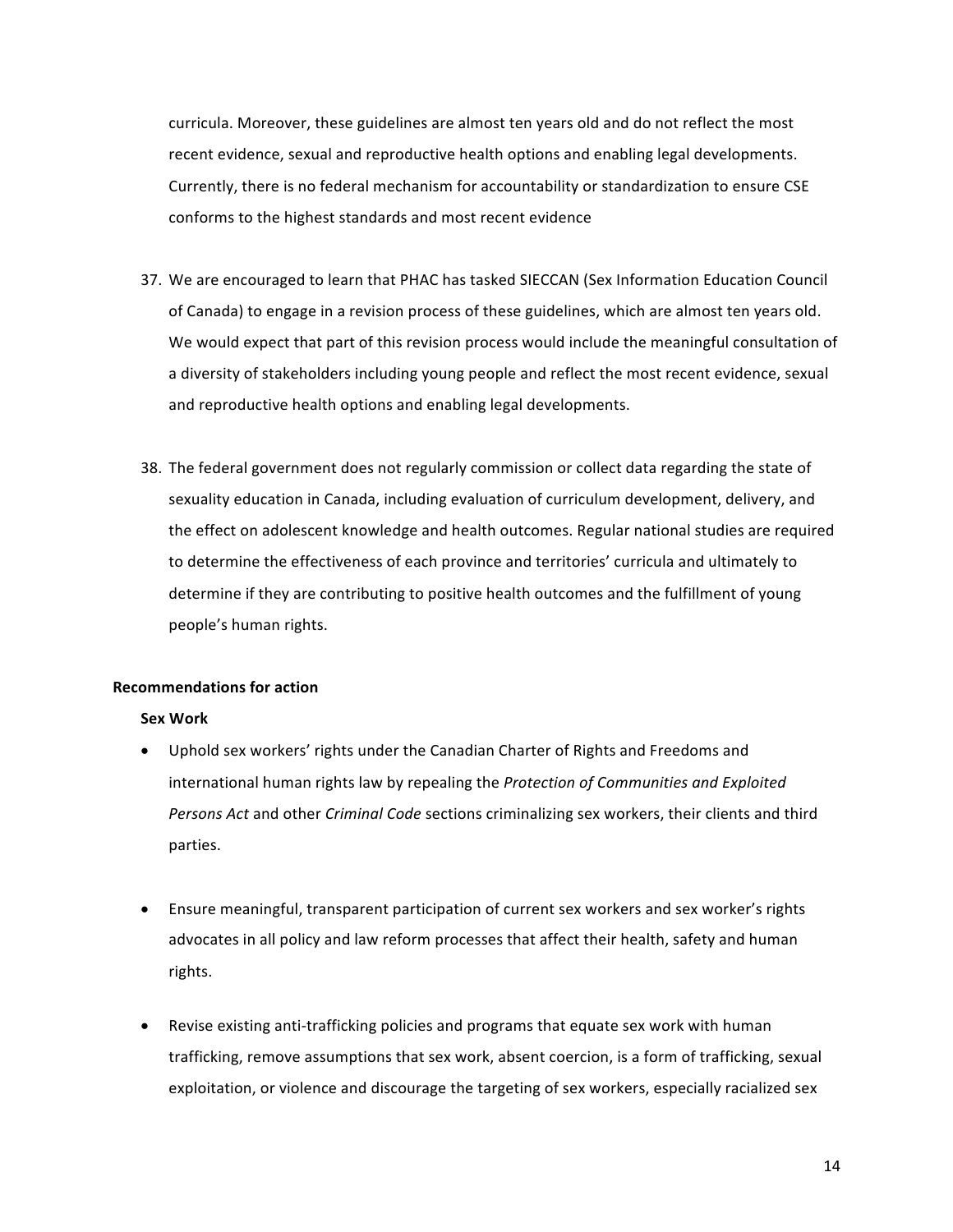workers, under the guise of anti-trafficking measures.

### **Abortion**

- Collect data on the accessibility of abortion services across the country to identify gaps in service provision and ensure the prompt development of a national action plan to secure the accessibility, availability, acceptability and quality of both medical and surgical abortion services for all individuals in Canada, regardless of geography and social location. This plan must include a robust access plan for people who need to access abortion services after the first trimester of pregnancy.
- Enforce consumer protection laws that ban false advertising or deceptive practices by service providers to prevent CPCs and anti-choice organizations from spreading false health information about abortion and to require the disclosure that CPCs are not medical facilities.
- Develop and enforce policies to ensure that 'crisis pregnancy centers' and organizations that seek to restrict people's access to health services do not receive funding from government programs.
- Withhold the transfer of federal health contributions to the provinces and territories when governments fail to ensure the availability and accessibility of abortion services and initiate dispute resolution procedures under sections 14-17 of the Canada Health Act as violations of the Accessibility or Universality program criteria established in sections 7, 10 and 12 of the Act.
- Ensure all individuals in Canada have equal access to abortion services, regardless of immigration status, including by removing waiting periods for temporary and permanent residents to access health care, and the provision of health care to undocumented people.
- Remove medically unnecessary restrictions for the prescribing of Mifegymiso and support the availability of medical abortion in remote and rural areas as means of addressing unequal access to abortion services.